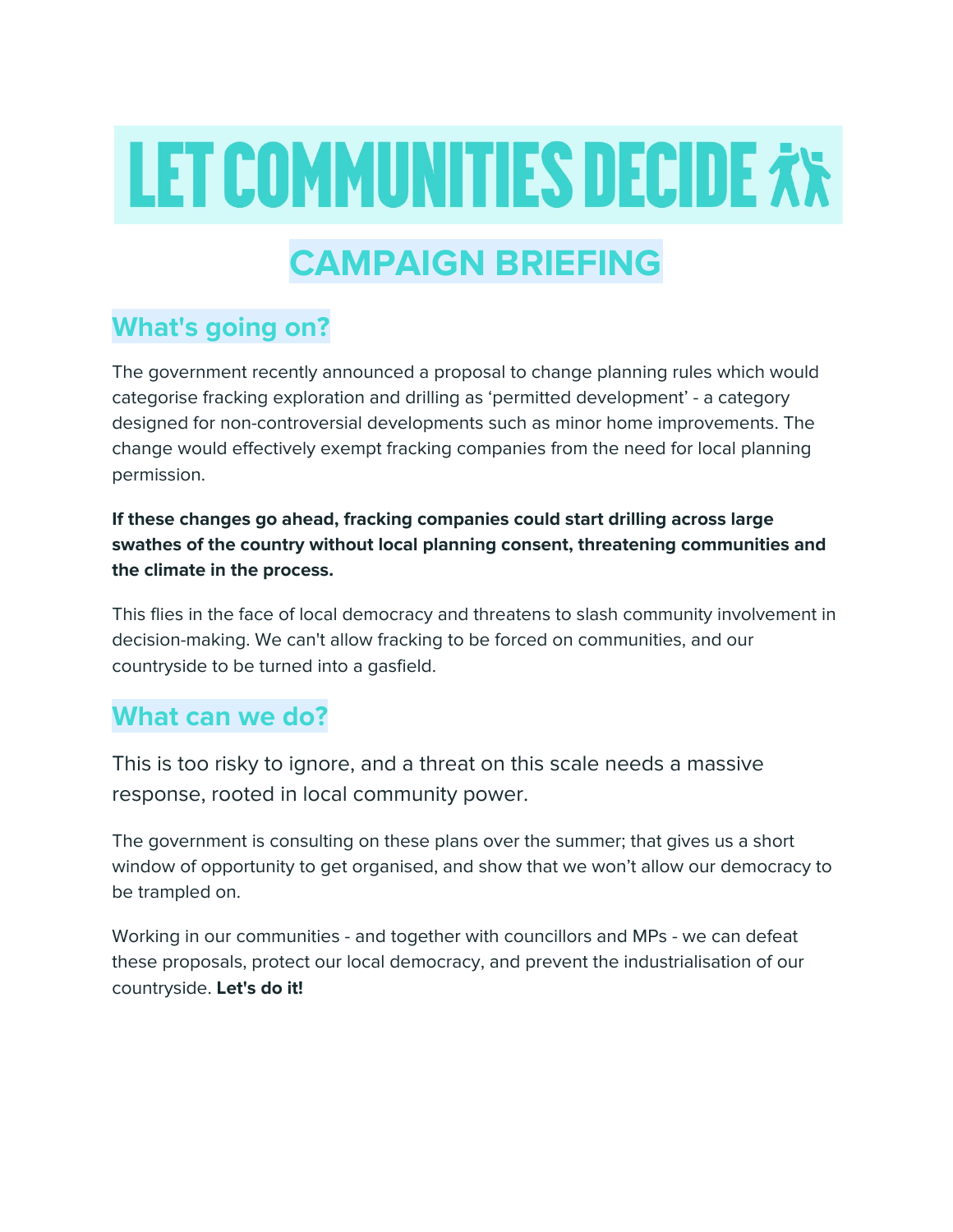## **How can we do it?**

To defeat these proposals, we need to build a strategic and broad-based opposition - and fast.

This will be a non-partisan campaign drawing together people from across traditional political divides in pursuit of a common goal: the government dropping this proposal.

A number of organisations and groups have already joined forces to help initiate this campaign. But no-one knows your local political situation and community better than you and other local people. It's important that campaigns are designed based on local knowledge, and united by a common goal and underlying strategy.

## **So here's the strategy:**

**1.** Persuade key **local elected representatives** - MPs, councillors and council leaders - to speak out publicly on the issue, and to apply pressure privately to ministers to drop the proposal.

This will involve local groups and individuals (that's you!) engaging MPs, councillors and council leaders of all political persuasions in dialogue to enrol them as champions of the cause. As the party of government, it will be particularly crucial to secure the support of Conservative MPs and councillors, and to be hearing primarily Conservative voices raised in public opposition to the proposal.

It is local councils who would be affected by this proposal, losing key decision-making powers. We will stand side by side with them, encouraging and supporting them to apply political pressure and use their influence to shift the government's position.

#### **2.** Develop and sustain a high profile **local public campaign** to demonstrate overwhelming public opposition to this plan.

At a local level this may include public meetings and rallies, local media stories, photo opportunities, talks and film screenings, community awareness raising, letter writing, creative stunts, street stalls and petitioning, and whatever creative means you and your community can generate together.

The campaign is a crucial one for every part of the country. Whether your area is currently directly threatened by fracking or not, everybody's contribution will be vital.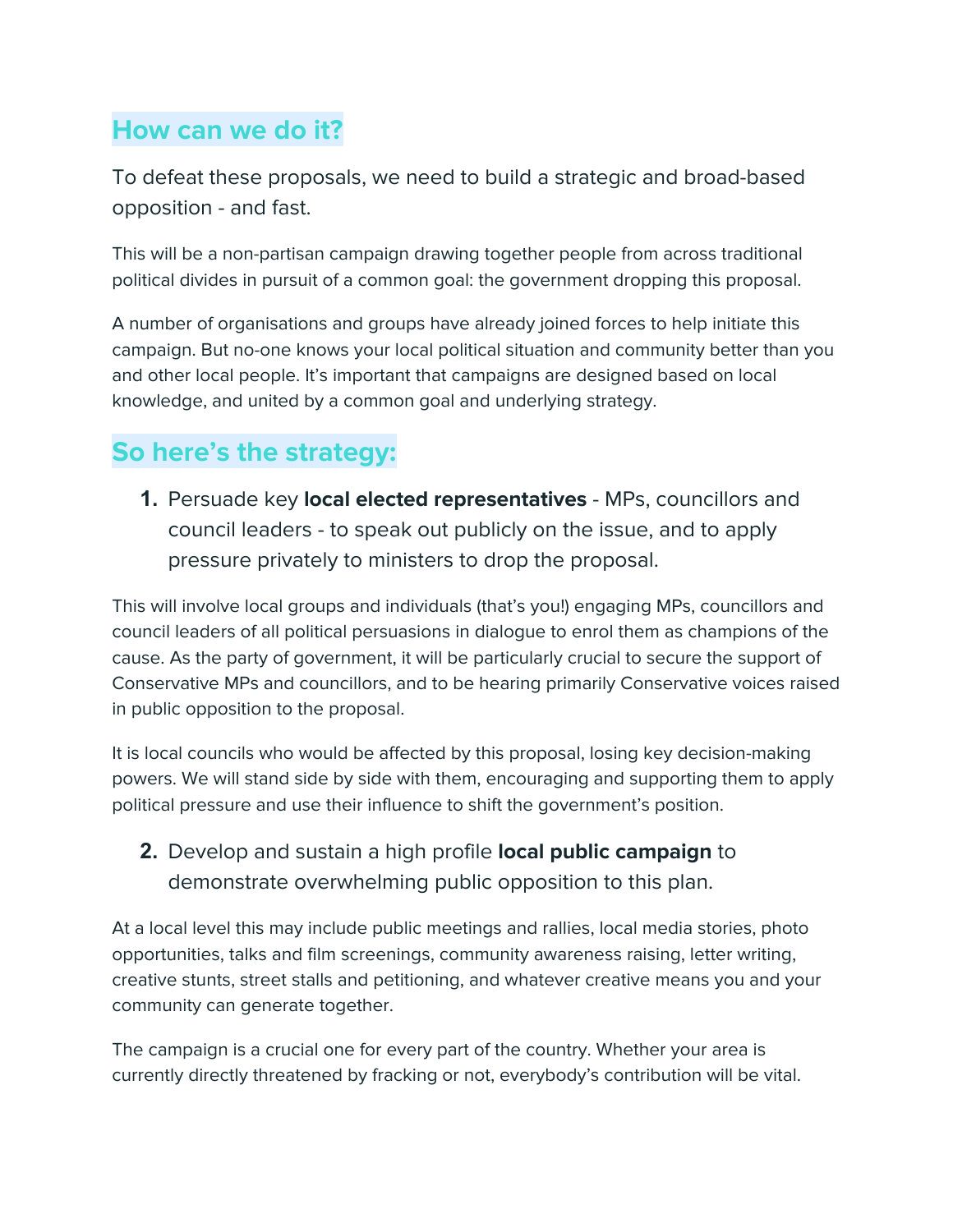## **Timeline and key dates**

The campaign to Let Communities Decide starts now, and will run through until the government decision on the proposal later in the year. The government's consultation is our best chance to influence government decision makers - it is likely to be launch in the third week of July, and run for around three months.

To be effective, local campaigning needs to be ongoing throughout the period. In addition though, there are a couple of key events for your diary:

#### **16th July: Campaign webinar**

A free video link session on the evening of Monday 16th July to help equip local communities and groups to get involved in the campaign.

#### **23 - 30th July: Campaign Launch Week**

This is a great chance for people everywhere to get under way in the campaign, and stuck into organising campaign events and activities in your own community, while joining a nationwide push.

A great starting point for the campaign could involve local outreach activities such as organising a street stall, leafleting, going door to door in your community or organising a meeting. Other activities might include public meetings, media opportunities, petitioning, community awareness-raising, creative stunts; rallies; solidarity events with local authorities and more.

#### **Autumn (date TBC): Proposed national 'moment'**

As the consultation closes, sometime in September or October we're planning another national push. These events will demonstrate how much opposition to the proposals there is nationwide, and bring the campaign to the doorsteps of the decision makers. More details to come.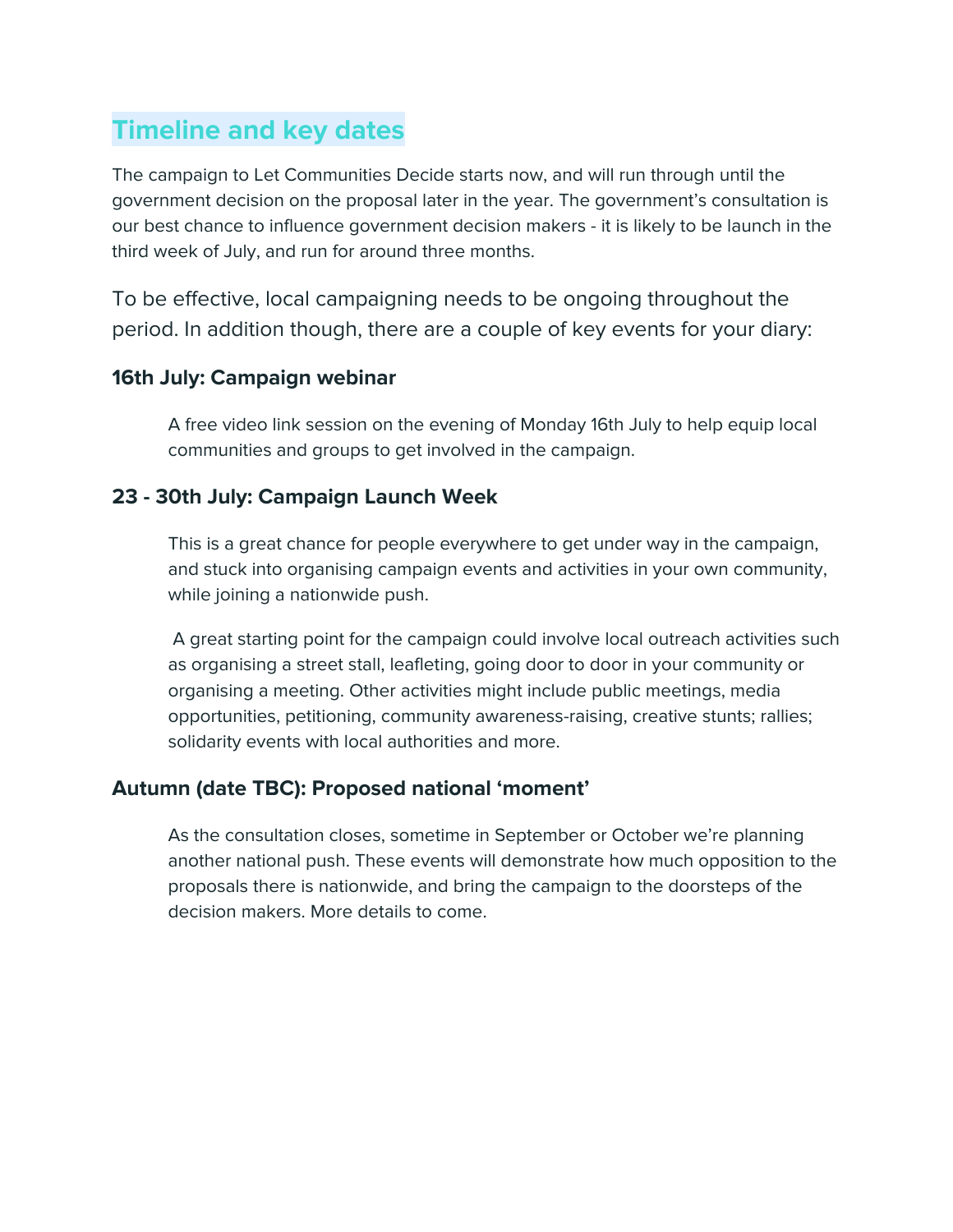## **Support and resources**

A small campaign team will be on hand to offer support to local campaigns and will be helping to tie everything together to make sure that we create a national outcry.

We can help with campaign ideas, planning and trouble-shooting, suggest tactics for key targets, help find speakers for meetings and events, and more.

#### **Contact us via sebastian.kelly@350.org or fracking@foe.co.uk.**

We're also working on producing **online and print resources** to support the campaign. Some resources that that will be made available are:

- **Campaign briefing** (this document!) An outline of the campaign, its aims, strategy, key moments, resources, and how to get started with a local campaign.
- **Guide to working with elected representatives** How to engage MPs and councillors, bring them on-side and enrol them in the Let Communities Decide cause. Includes what to ask them to do on the campaign's behalf.
- **Campaign guide** Includes step-by-step guides to activities such as organising a public meeting or a media event, campaigning tips and and example timeline.
- **Media pack** With key campaign message, a press release template and top tips for engaging your local media.
- **Briefings for MPs and councillors** Documents to help your elected representatives understand the issue and enrol them in the fight.
- **Campaign leaflets and stickers** Once available these can be posted to you by the central campaign team.
- **Online councillor open letter sign up** Hosted on the campaign [website](https://gofossilfree.org/uk/let-communities-decide/), this tool will allow your local councillors to sign up to an open letter opposing the proposal.

Many of these resources will be available on the [campaign](https://gofossilfree.org/uk/let-communities-decide/) website. We'd also love to hear from you about what else you think would be useful. Please get in touch if you think there's anything we've missed.